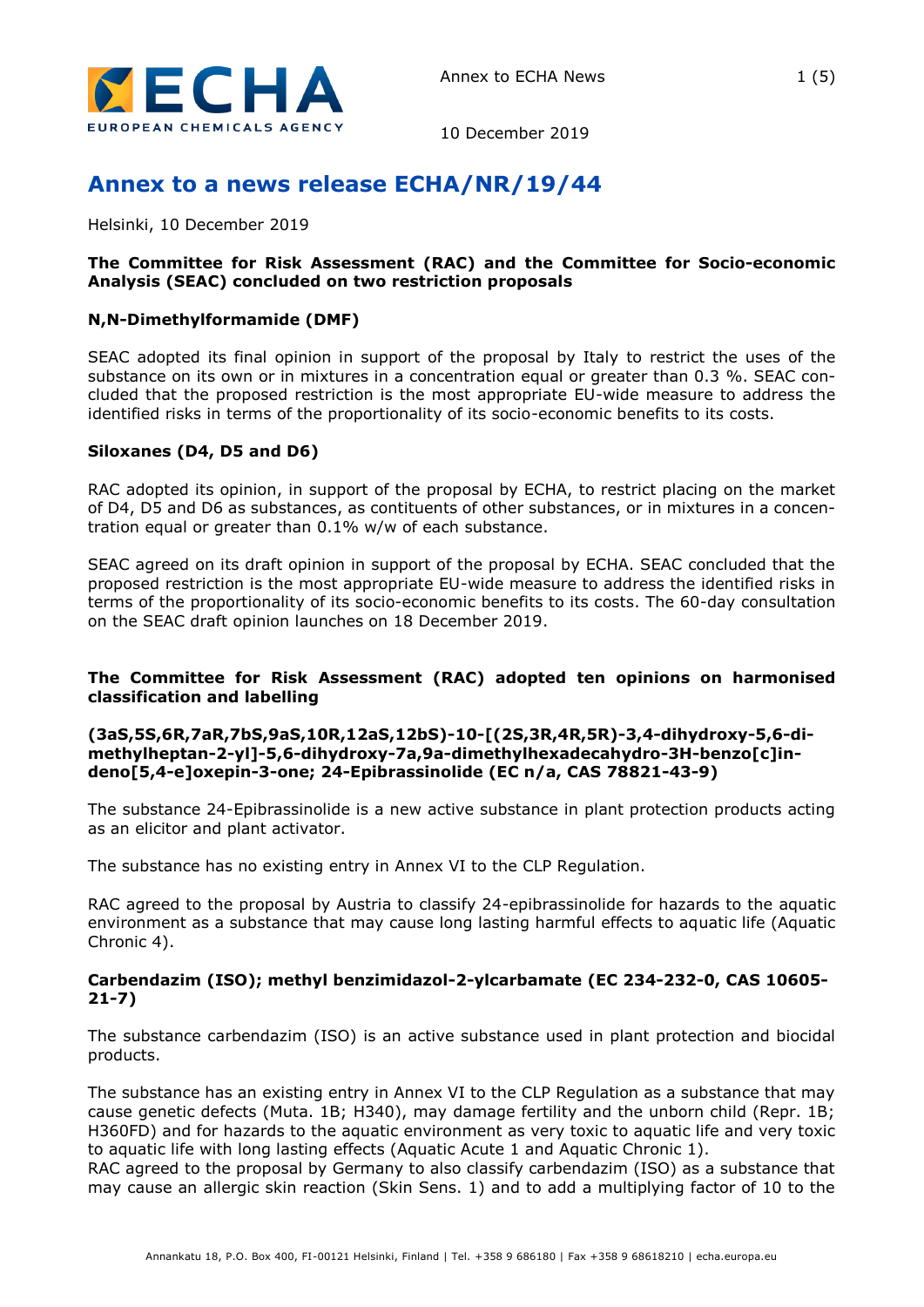acute and chronic aquatic hazards.

#### **Cypermethrin (ISO); α-cyano-3-phenoxybenzyl 3-(2,2-dichlorovinyl)-2,2-dimethylcyclopropanecarboxylate; cypermethrin cis/trans +/- 40/60 (EC 257-842-9, CAS 52315-07-8)**

The substance cypermethrin (ISO) is an active substance used in biocidal products as an insecticide.

The substance has an existing entry in Annex VI to the CLP Regulation as harmful if swallowed and if inhaled (Acute Tox. 4\*; minimum classifications for both routes), as a substance that may cause respiratory tract irritation (STOT SE 3) and for hazards to the aquatic environment (Aquatic Acute 1 and Aquatic Chronic 1).

RAC agreed to the proposal by Belgium to classify cypermethrin (ISO) as a substance that may cause damage to the nervous system through prolonged or repeated exposure (STOT RE 2), as harmful if swallowed and if inhaled (Acute Tox. 4) with acute toxicity estimates (ATE; oral) of 500 mg/kg and (ATE; inhalation) of 3,3 mg/L, respectively. RAC agreed to assign multiplying factors of 100 000 to the acute and chronic aquatic classifications based on more recent data provided during the parallel process for renewal of this biocide.

# **Tetrafluoroethylene (EC 204-126-9, CAS 116-14-3)**

The substance tertafluoroethylene is a widely used industrial chemical.

The substance has no existing entry in Annex VI to the CLP Regulation.

RAC agreed to the proposal by Ireland to classify tetrafluoroethylene as a substance that may cause cancer (Carc. 1B; H350) without specifying a route of exposure.

## **Thiamethoxam (ISO); 3-(2-chloro-thiazol-5- ylmethyl)-5- methyl[1,3,5]oxadiazinan-4-ylidene-N-nitroamine (EC 428-650-4, CAS 153719-23-4)**

The substance thiamethoxam (ISO) is an active substance in plant protection products used as an insecticide.

The substance has an existing entry in Annex VI to the CLP Regulation as a substance harmful if swallowed (Acute Tox. 4\*(minimum classification)) and for hazards to the aquatic environment as a substance very toxic to aquatic life (Aquatic Acute 1) and very toxic to aquatic life with long lasting effects (Aquatic Chronic 1) with a multiplying factor of 10 for the acute hazard.

RAC agreed to the proposal by France to classify thiamethoxam (ISO) as Repr. 2; H361, but RAC proposed to further specify that thiamethoxam (ISO) warrants classification as a substance suspected of damaging fertility and the unborn child (Repr. 2; H361fd), as harmful if swallowed (Acute Tox. 4) with an acute toxicity estimate (ATE; oral) of 780 mg/kg bw (instead of 800 mg/kg bw) and to add a multiplying factor of 10 to the chronic aquatic hazard.

#### **Silanamine, 1,1,1-trimethyl-N-(trimethylsilyl)-, hydrolysis products with silica; pyrogenic, synthetic amorphous, nano, surface treated silicon dioxide (EC 272-697-1, CAS 68909-20-6)**

The substance silanamine is an active substance in biocidal products used as an insecticide.

The substance has no existing entry in Annex VI to the CLP Regulation.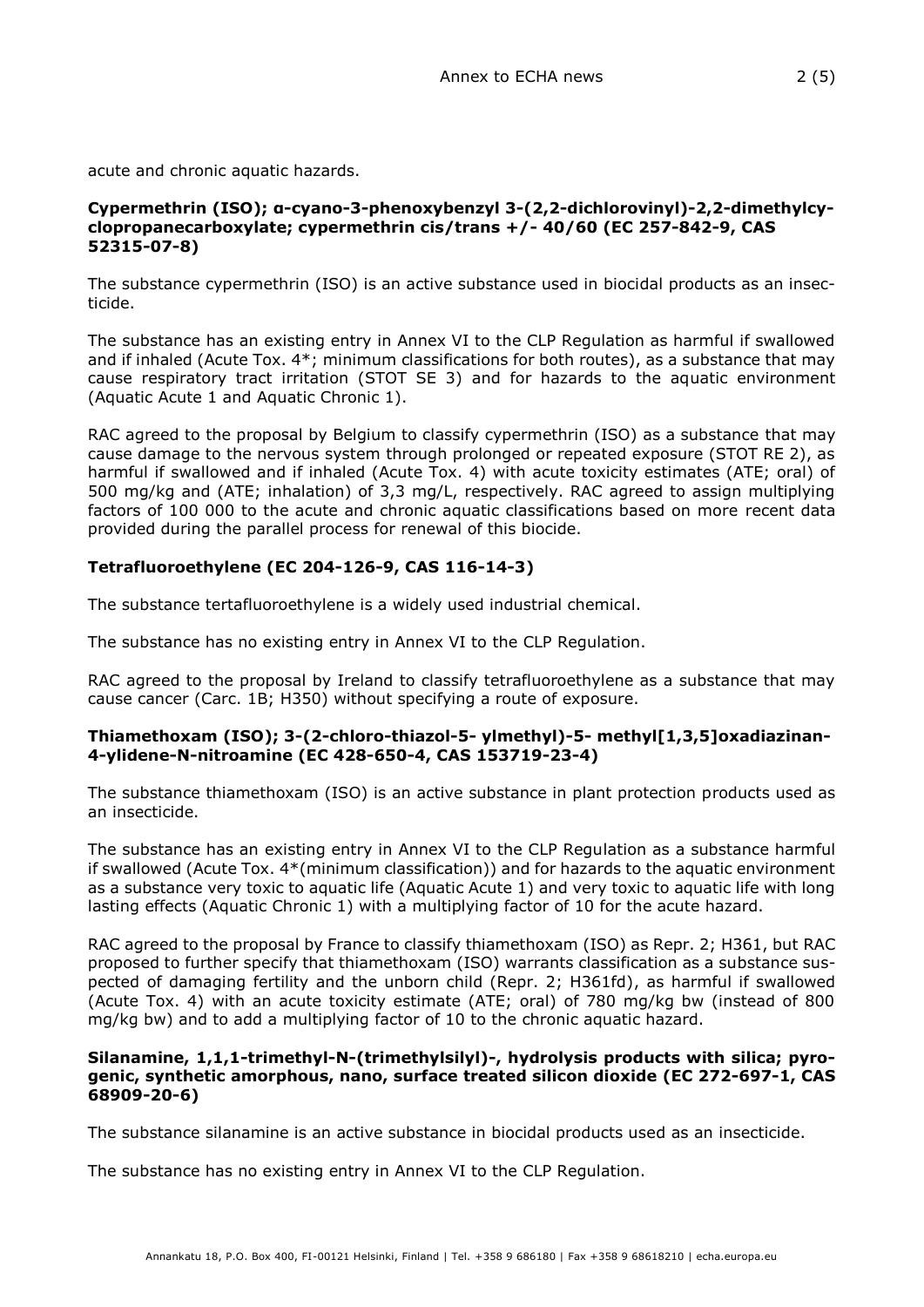RAC agreed by a simple majority to the proposal by France to classify silanamine as a substance that may cause damage to the lungs through inhalation through prolonged or repeated exposure (STOT RE 2). RAC further agreed to add supplemental hazard statement EUH066 (repeated exposure may cause skin dryness or cracking). In addition, RAC agreed that silanamine warranted classification as fatal if inhaled (Acute Tox. 2).

#### **Trinexapac-ethyl (ISO); ethyl 4-[cyclopropyl(hydroxy)methylene]-3,5-dioxocyclohexanecarboxylate; ethyl (1RS, 4EZ)-4-[cyclopropyl(hydroxy)methylene]-3,5 dioxocyclohexanecarboxylate (EC -, CAS 95266-40-3)**

The substance trinexapac-ethyl (ISO) is an active substance used in plant protection products. The substance has no existing entry in Annex VI to the CLP Regulation.

RAC agreed to the proposal by Lithuania to classify trinexapac-ethyl (ISO) as a substance that may cause an allergic skin reaction (Skin Sens. 1B) and for hazards to the aquatic environment as very toxic to aquatic life with long lasting effects (Aquatic Chronic 1) with a multiplying factor of 1. In addition, contrary to the proposal by Lithuania, RAC agreed that trinexapac-ethyl (ISO) warrants the classification as a substance that may cause damage to the gastrointestinal tract through prolonged or repeated exposure (STOT RE 2).

# **1,4-dimethylnaphthalene (EC 209-335-9, CAS 571-58-4)**

The substance 1,4-dimethylnaphthalene is an active substance in plant protection products. The substance has no existing entry in Annex VI to the CLP Regulation.

RAC agreed to the proposal by the Netherlands to classify 1,4-dimethylnaphthalene as a substance that may be fatal if swallowed and enters airways (Asp. Tox. 1) and as a substance that causes serious eye irritation (Eye Irrit. 2). In addition, contrary to the proposal by the Netherlands, RAC agreed that 1,4-dimethylnaphthalene warranted classification as harmful if swallowed (Acute Tox. 4) and assigned an acute toxicity estimate (ATE; oral) of 1300 mg/kg. RAC further agreed to the proposal by the Netherlands to classify the substance for hazards to the aquatic environment as very toxic to aquatic life (Aquatic Acute 1) with multiplying factor of 1, but concluded that 1,4-dimethylnaphthalene warrants the classification as harmful for aquatic life with long lasting effects (Aquatic Chronic 3) instead of chronic category 2.

## **Imazamox (ISO); (RS)-2-(4-isopropyl-4-methyl-5-oxo-2-imidazolin-2-yl)-5 methoxymethylnicotinic acid (EC -, CAS 114311-32-9)**

The substance imazamox (ISO) is an active substance in plant protection products used as a herbicide.

The substance has an existing entry in Annex VI to the CLP Regulation for hazards to the aquatic environment as very toxic to aquatic life and very toxic to aquatic life with long lasting effects (Aquatic Acute 1 and Aquatic Chronic 1).

RAC agreed to the proposal by France to classify imazamox (ISO) as suspected of damaging the unborn child (Repr. 2; H361d) and to add multiplying factors of 10 for both environmental hazards.

## **3-methylpyrazole** (EC 215-925-7, CAS 1453-58-3)

The substance 3-methylpyrazole is an industrial chemical used in fertilisers.

The substance has no existing entry in Annex VI to the CLP Regulation.

RAC agreed to the proposal by Belgium to classify 3-methylpyrazole as a substance that may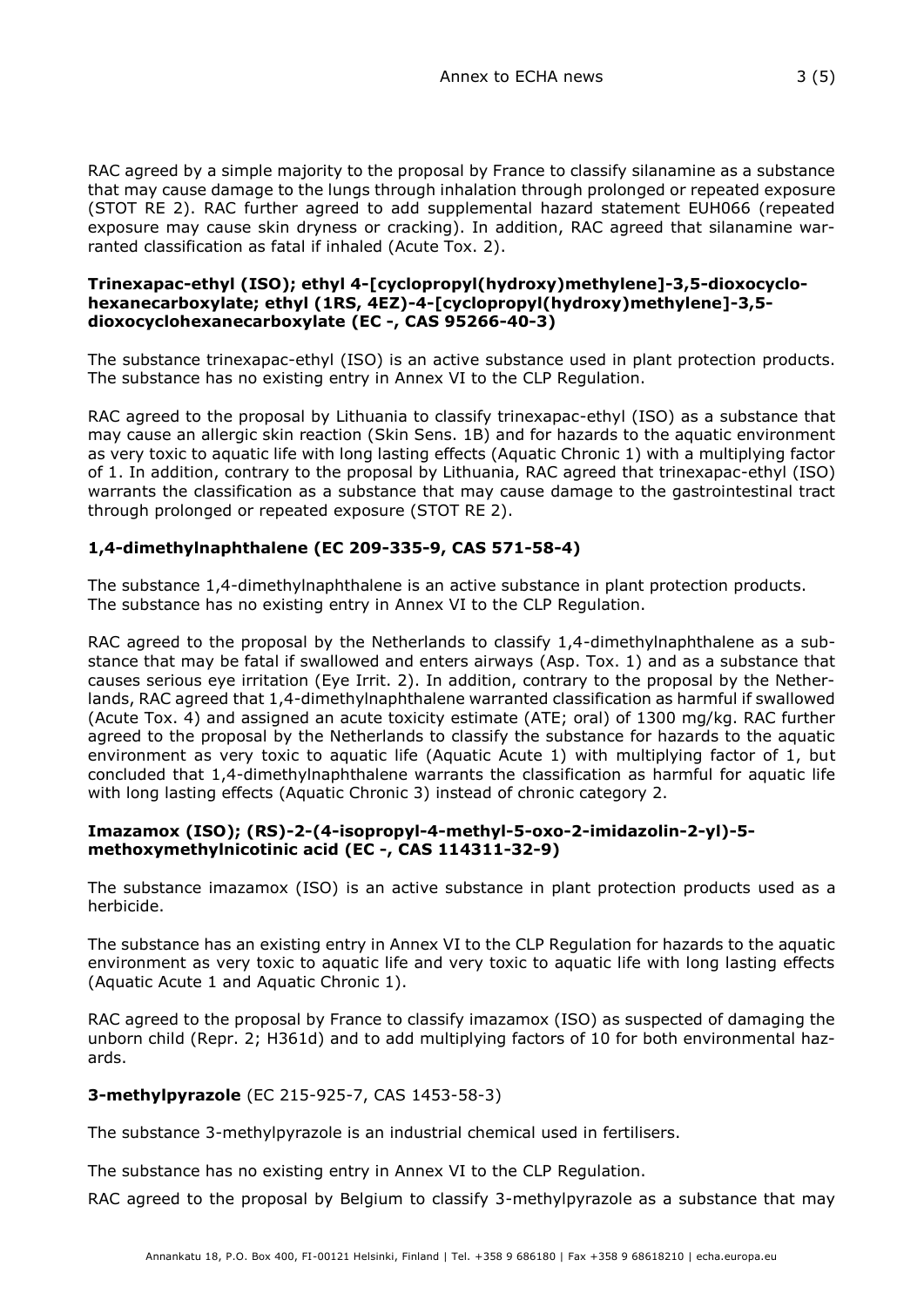damage the unborn child (Repr. 1B; H360D), a substance that may cause damage to the lungs (STOT RE 2), as harmful if swallowed (Acute Tox. 4) with acute toxicity estimate of 500 mg/kg bw (ATE; oral), and as causing severe skin burns and eye damage (Skin Corr. 1 and Eye Dam. 1).

#### **The Committees agreed on draft opinions and discussed key issues in new applications for authorisation**

RAC agreed on 14 draft opinions and SEAC agreed on 25 draft opinions on the uses of chromium (VI) substances, coal tar pitch, high temperature, anthracene oil and octyl- and nonylphenol ethoxylates

RAC agreed the use of sodium chromate as an anticorrosion agent of the carbon steel in sealed circuit of gas absorption appliances, and the use of sodium dichromate as an additive for suppressing parasitic reactions and oxygen evolution, pH buffering and cathode corrosion protection in the electrolytic manufacture of sodium chlorite. In addition, RAC agreed on 11 uses of octyland nonylphenol ethoxylates in the Life Sciences sector.

SEAC agreed on the use of chromium trioxide for the manufacture of electrolytic chromium/chromium oxide coated steel, the five formulation uses of coal tar pitch, high temperature and anthracene oil, as well as 19 various uses of octyl- and nonylphenol ethoxylates, such us in the Life Sciences sector, in production of medical devices, in vitro diagnostic products used by professional diagnostic laboratories, in the siliconisation of glass containers used as primary packaging for medicinal products, and manufacture of pharmaceutical products.

Both Committees agreed on a draft opinion on the use of octylphenol ethylates as a lysing agent for the permeabilization of the host cell membrane to release adenovirus particles used for the manufacture of vaccines.

Furthermore, RAC and SEAC discussed key issues in 17 applications for authorisation, which were received by ECHA in August 2019. Of theese, roughly one half is related to the formulation and use of in vitro diagnostic assays, the other half consists of the uses of octyl- and nonylphenol ethoylates in virus inactivation, and manufacturing of pharmaceuticals. The committees will continue their work on the opinion development on these applications for authorisation.

The opinions will be available on ECHA's website in the near future. <http://echa.europa.eu/about-us/who-we-are/committee-for-risk-assessment> <http://echa.europa.eu/about-us/who-we-are/committee-for-socio-economic-analysis>

## **Background information**

#### **The role of RAC in EU regulatory processes**

The committee is responsible for preparing the opinion of the Agency on applications for authorisation, proposals for restrictions and proposals for harmonised classification and labelling. RAC also prepares opinions on specific questions relating to risks of chemicals to human health or the environment and on any other aspects concerning the safety of substances at the Executive Director's request. The final decision for proposals for harmonised classification and labelling, for proposals for restrictions as well as on applications for authorisation will be taken by the European Commission through a committee procedure.

Further information about RAC is available on ECHA's website at the link below: <http://echa.europa.eu/about-us/who-we-are/committee-for-risk-assessment>